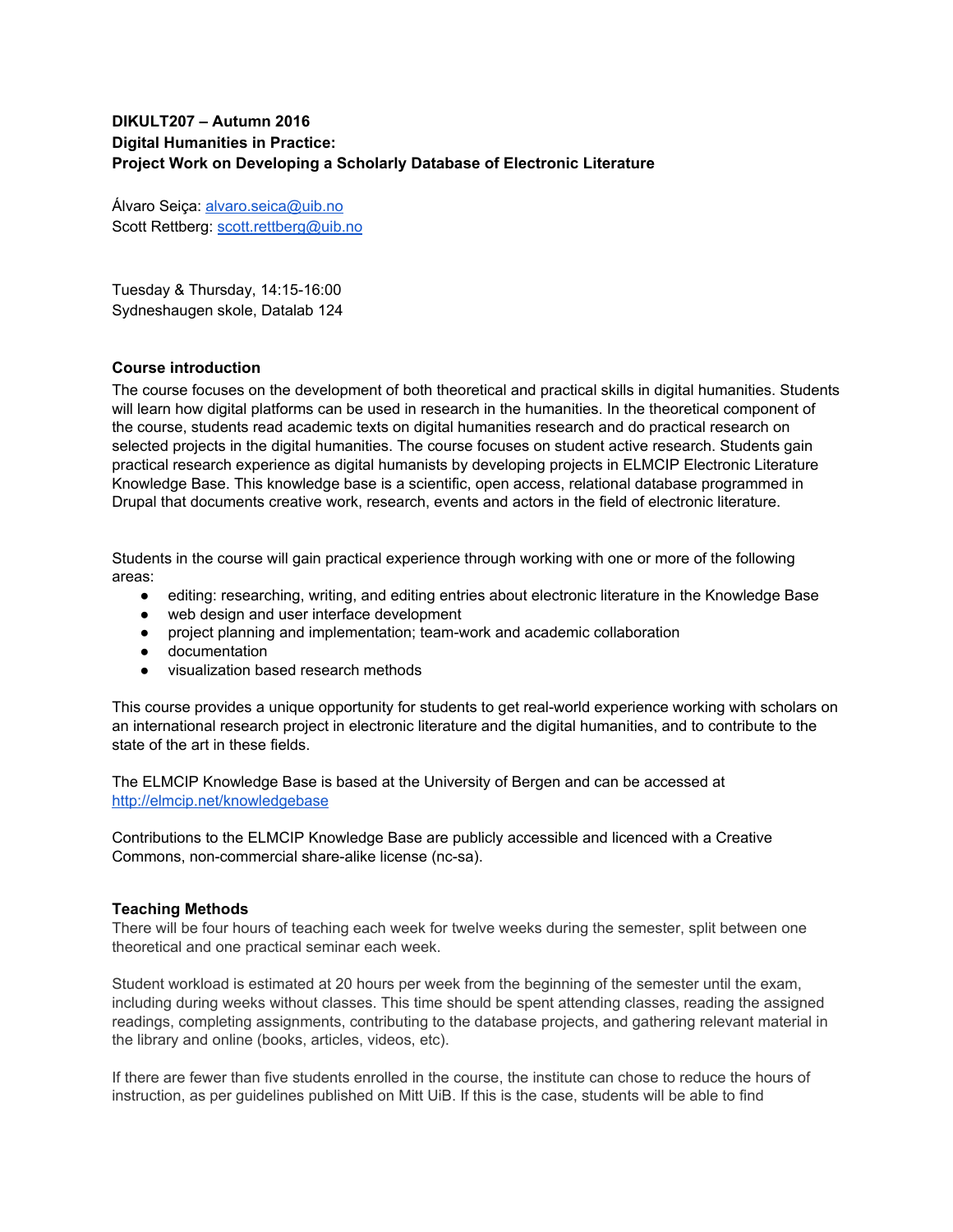information about the revision of course hours at the start of the semester, before the deadline for semester registration (Sep. 1).

Class meetings are on Tuesdays and Thursdays, from 14.1516:00 in Sydneshaugen skole, Datalab 124. Assignments will be posted on Mitt UiB.

UiB course page: English:<http://www.uib.no/course/DIKULT207> Norwegian: http://www.uib.no/emne/DIKULT207 ELMCIP KB record: <http://elmcip.net/node/11315>

# **Reading list DIKULT207 – Autumn 2016**

# **A New Companion to Digital Humanities**

John Unsworth, Susan Schreibman, Ray Siemens (eds.) Chichester: Wiley/Blackwell, 2016. ISBN: 9781118680643 http://bcs.wiley.com/he-bcs/Books?action=index&itemId=1118680596&bcsId=9977

# **The Johns Hopkins Guide to Digital Media**

Marie-Laure Ryan, Lori Emerson, Benjamin J. Robertson (eds.) Baltimore: Johns Hopkins UP, 2014. ISBN: 9781421412245 https://jhupbooks.press.jhu.edu/content/johns-hopkins-guide-digital-media

These texts will be supplemented with online readings, which will be available through Mitt UiB, including extensive use of the ELMCIP Knowledge Base: <http://elmcip.net/knowledgebase>

### **Supplementary literature:**

### **Debates in the Digital Humanities**

Matthew K. Gold (ed.) Minneapolis: University of Minneapolis Press, 2012. ISBN: 9780816677955. Online at http://dhdebates.gc.cuny.edu/

### **Schedule**

| Week • Date                     | <b>Topic</b>                                                                                                                              | <b>Comment</b>                        |
|---------------------------------|-------------------------------------------------------------------------------------------------------------------------------------------|---------------------------------------|
| $33 \div 18.08.16$              | Orienteringsmøte                                                                                                                          | 12.15-14.00 (Dragefiellet,<br>Aud. 4) |
| $34 \div 23.08.16$<br><b>SR</b> | <b>Course introduction</b><br>Reading: ELMCIP Electronic Literature Knowledge<br><b>Base: Project Report</b>                              |                                       |
| $34 \div 25.08.16$<br>SR.       | Workshop<br>Setting up KB accounts and editing records.<br>Reading: ELMCIP Electronic Literature Knowledge<br><b>Base: Project Report</b> |                                       |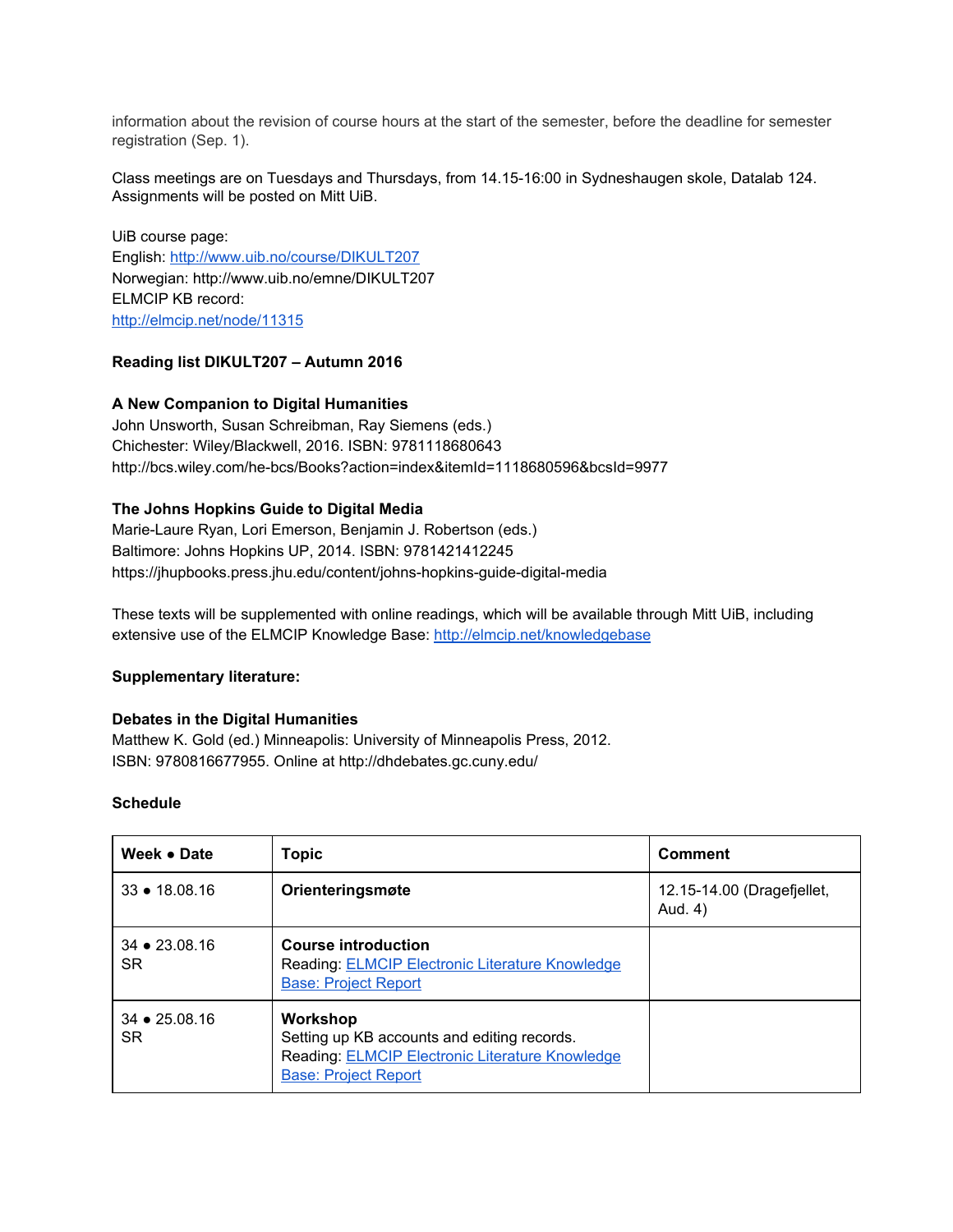| 35 • 30.08.16              | Introduction to the field of Digital Humanities                                                                                                                                                                                                                                                                                                                                                                                                                                                                                                         |  |
|----------------------------|---------------------------------------------------------------------------------------------------------------------------------------------------------------------------------------------------------------------------------------------------------------------------------------------------------------------------------------------------------------------------------------------------------------------------------------------------------------------------------------------------------------------------------------------------------|--|
| AS                         | <b>Readings</b><br>"Defining the Digital Humanities" (Debates, 67-71)<br>"Sorting Out the Digital Humanities" (Svensson, A<br>New Companion to DH, 476-492)                                                                                                                                                                                                                                                                                                                                                                                             |  |
| 35 • 01.09.16<br><b>SR</b> | Workshop<br>Introduction to the <b>ELMCIP Knowledge Base</b><br>(content, platform) + presentation of database user<br>guide (manual).<br>Exploration of the KB.<br>Content types<br>Cross references<br>• Metadata (fields, tag taxonomy, open and<br>controlled vocabularies, e.g. NT2 database)<br>• Contribution, workflow and guidelines<br>UI concerns (production, theme, functionality)<br>Create and develop entries from the <b>ELO Conference</b><br>2016 conference (creative works/critical writing) and<br><b>ELC 3</b> (creative works). |  |
| 36 • 06.09.16<br><b>SR</b> | <b>Readings</b><br>"What is Digital Humanities and What's It Doing in<br>English Departments?" (Kirschenbaum, Debates,<br>$3-11)$<br>"The Humanities, Done Digitally" (Fitzpatrick,<br>Debates, 12-15)                                                                                                                                                                                                                                                                                                                                                  |  |
| 36 • 08.09.16<br>AS        | Workshop<br>From stub to complete record-researching and<br>developing existing records of works and critical<br>writing in the KB. Create and develop entries from<br>the <b>ELO Conference 2016</b> conference (creative<br>works/critical writing) and <b>ELC 3</b> (creative works).                                                                                                                                                                                                                                                                |  |
| 37 • 13.09.16<br>AS        | <b>Readings</b><br>"Exploratory Programming in Digital Humanities<br>Pedagogy and Research" (Montfort, A New<br>Companion to DH, 98-109)<br>"Graphical Approaches to the Digital Humanities"<br>(Drucker, A New Companion to DH, 238-250)<br>"Ancient Evenings: Retrocomputing in the Digital<br>Humanities" (Kirschenbaum, A New Companion to<br>DH, 185-198)                                                                                                                                                                                          |  |
| 37 • 15.09.16<br>AS        | Workshop<br>Create and develop entries from <b>ELO Conference</b><br>2016 (creative works, critical writing, events) and                                                                                                                                                                                                                                                                                                                                                                                                                                |  |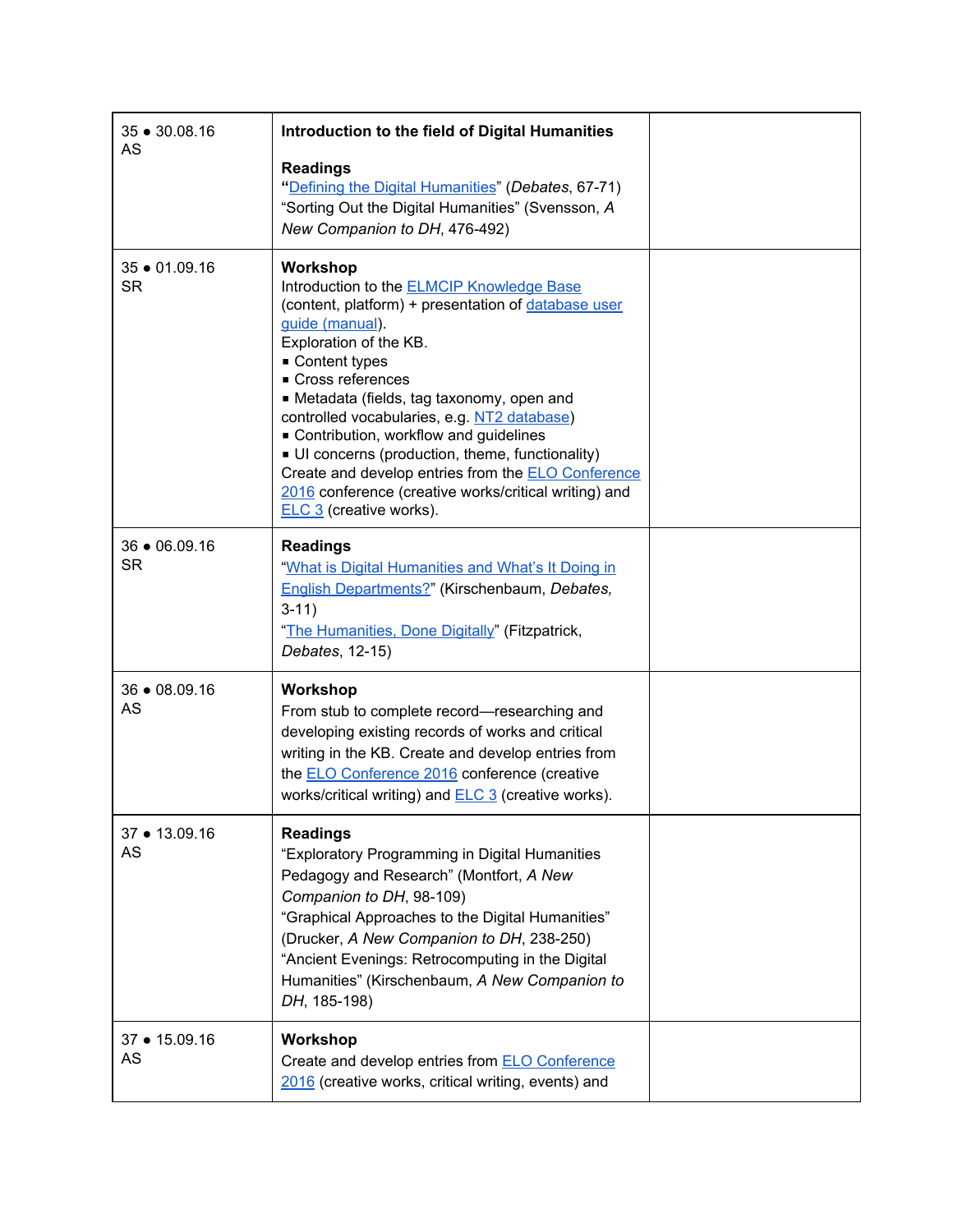|                            | <b>ELC 3</b> (creative works).                                                                                                                                                                                                                            |                                                                 |
|----------------------------|-----------------------------------------------------------------------------------------------------------------------------------------------------------------------------------------------------------------------------------------------------------|-----------------------------------------------------------------|
| 38 • 20.09.16<br>AS        | <b>Readings</b><br>"Electronic Literature as Digital Humanities"<br>(Rettberg, A New Companion to DH, 127-136)<br>"Electronic Literature" (Rettberg, Johns Hopkins<br>Guide)<br>"Electronic Literature Organization" (Luesebrink,<br>Johns Hopkins Guide) |                                                                 |
| 38 • 22.09.16<br>AS        | Workshop<br>Create and develop entries from 2016 ELO<br>conference (cf. creative works, critical writing.<br>Source: ELO abstracts 2016). Comparative analysis<br>of works from ELO conferences or ELC in different<br>periods/collections.               |                                                                 |
| 39 • 27.09.16<br><b>AS</b> | <b>Readings</b><br>"Graphs, Maps, Trees" (Moretti, 67-93, Mitt UiB)<br>"Mining the Knowledge Base"<br>(J. Rettberg, S. Rettberg, 1-12)                                                                                                                    |                                                                 |
| 39 • 29.09.16<br>AS        | Workshop<br>Gephi workshop based on Jill Walker Rettberg's<br>tutorial<br>• Visualizing Electronic Literature projects ideas                                                                                                                              |                                                                 |
|                            |                                                                                                                                                                                                                                                           |                                                                 |
| 40 ● 04.10.16<br>AS        | <b>Readings</b><br>"Critique of the Semantic Web" (Cramer)<br>"Toward a Semantic Literary Web" (Tabbi)<br>"Ontology is Overrated" (Shirky, 1-19)<br>Homework: compare tags of different databases                                                         | <b>Workshop on Gephi</b>                                        |
| 40 • 06.10.16<br><b>AS</b> | Workshop<br>Finishing ELO 2016/ELC 3 documentation.<br>Brainstorm about students projects. Gephi tutorial.<br>Homework: Cramer vs. Tabbi and Shirky (5-10 lines<br>text)                                                                                  | Document with Drafts &<br>Comments: Students'<br>Projects: Gdoc |
| 41                         | <b>Høstferie: Reading Week</b>                                                                                                                                                                                                                            |                                                                 |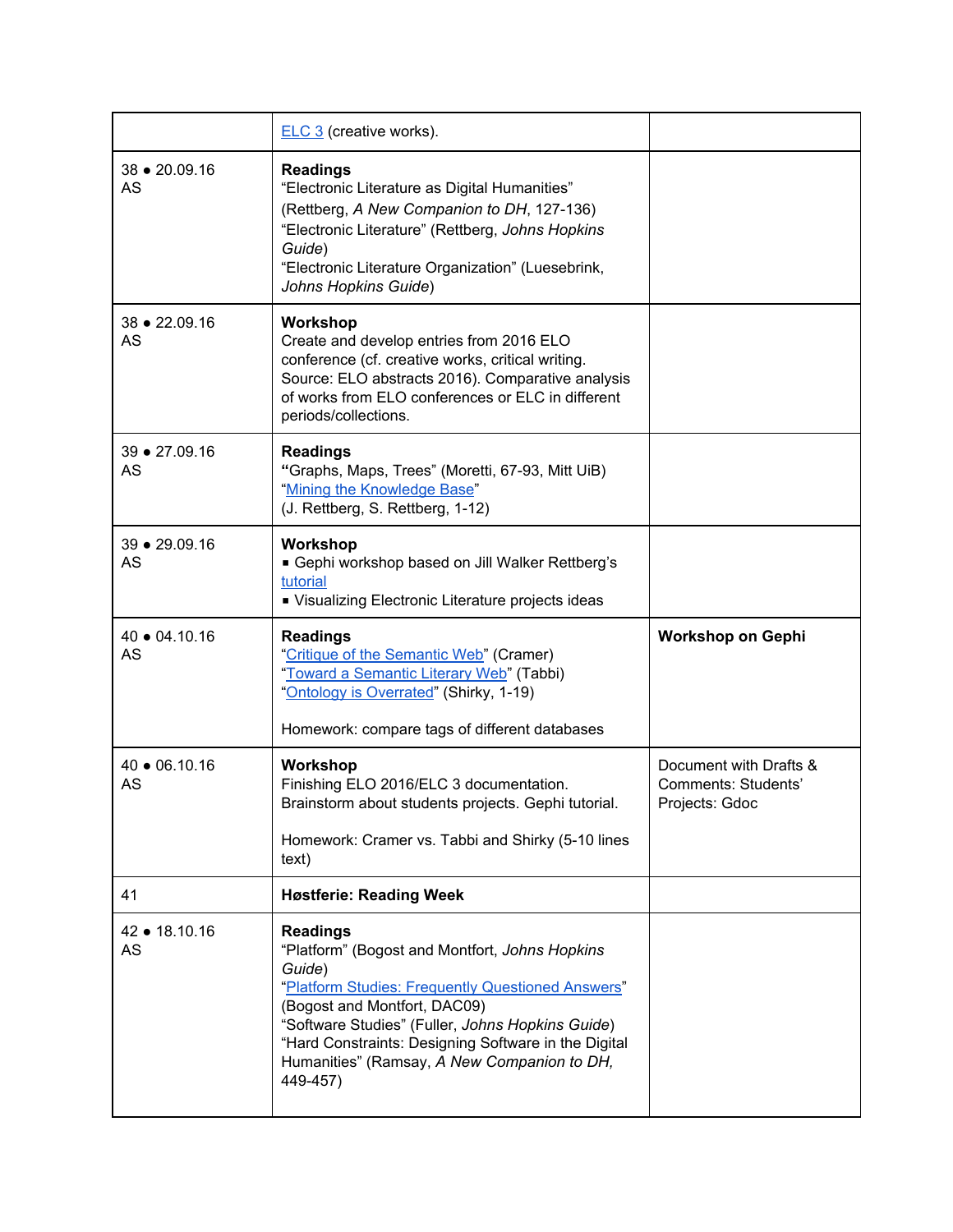|                            | Documentation of Platform/Software records in<br>ELMCIP.                                                                                                                                                                         |                                                                                                                                     |
|----------------------------|----------------------------------------------------------------------------------------------------------------------------------------------------------------------------------------------------------------------------------|-------------------------------------------------------------------------------------------------------------------------------------|
| 42 ● 20.10.16<br>AS        | Workshop<br>Work on Gephi and ELMCIP. Developing tags in a<br>specific set of records in preparation for visualization<br>-- working with one ELO event/platform. Create<br>software/platform records, cross-reference on works. |                                                                                                                                     |
| 43 • 25.10.16<br><b>SR</b> | <b>Readings</b><br>"An Emerging Canon? A Preliminary Analysis of All<br>References to Creative Works in Critical Writing<br>Documented in the ELMCIP Electronic Literature<br>Knowledge Base" (S. Rettberg)                      |                                                                                                                                     |
| 43 • 27.10.16<br>AS        | Workshop<br>Platform/Software records                                                                                                                                                                                            |                                                                                                                                     |
| 44 • 01.11.16<br><b>AS</b> | <b>Readings</b><br>"Visualising Networks of Electronic Literature:<br>Dissertations and the Creative Works They Cite" (J.<br>Rettberg)<br>"Digital Poetry and Critical Discourse: A Network of<br>Self-References?" (Seiça)      |                                                                                                                                     |
| 44 • 03.11.16<br><b>AS</b> | Workshop<br>Project workshop                                                                                                                                                                                                     | Project / Paper outline due                                                                                                         |
| 45 • 08.11.16<br>AS        | Workshop<br>Project workshop                                                                                                                                                                                                     | Work with visualisations<br>projects                                                                                                |
| 45 • 10.11.16<br><b>AS</b> | Workshop<br>Project workshop                                                                                                                                                                                                     | Work with visualisations<br>projects                                                                                                |
| 46 ● 15.11.16<br>AS        | Workshop<br>Paper Drafts                                                                                                                                                                                                         | Paper Drafts due                                                                                                                    |
| 46 • 17.11.16<br>AS+SR     | <b>Workshop+Meetings</b><br>Paper redrafting                                                                                                                                                                                     | Meetings with Scott/Alvaro                                                                                                          |
| 47 • 24.11.16              | Hand in paper<br>Deadline: 13:00 via Mitt UiB                                                                                                                                                                                    | Papers uploaded to<br>Vurderingsmappe på 13:00.<br>Paper length:<br>2000 words, Times New<br>Roman, 1.5 line spacing, $~5$<br>pages |
| 49 • 06.12.16              | Oral exam, 20 min presentation of research<br>project                                                                                                                                                                            |                                                                                                                                     |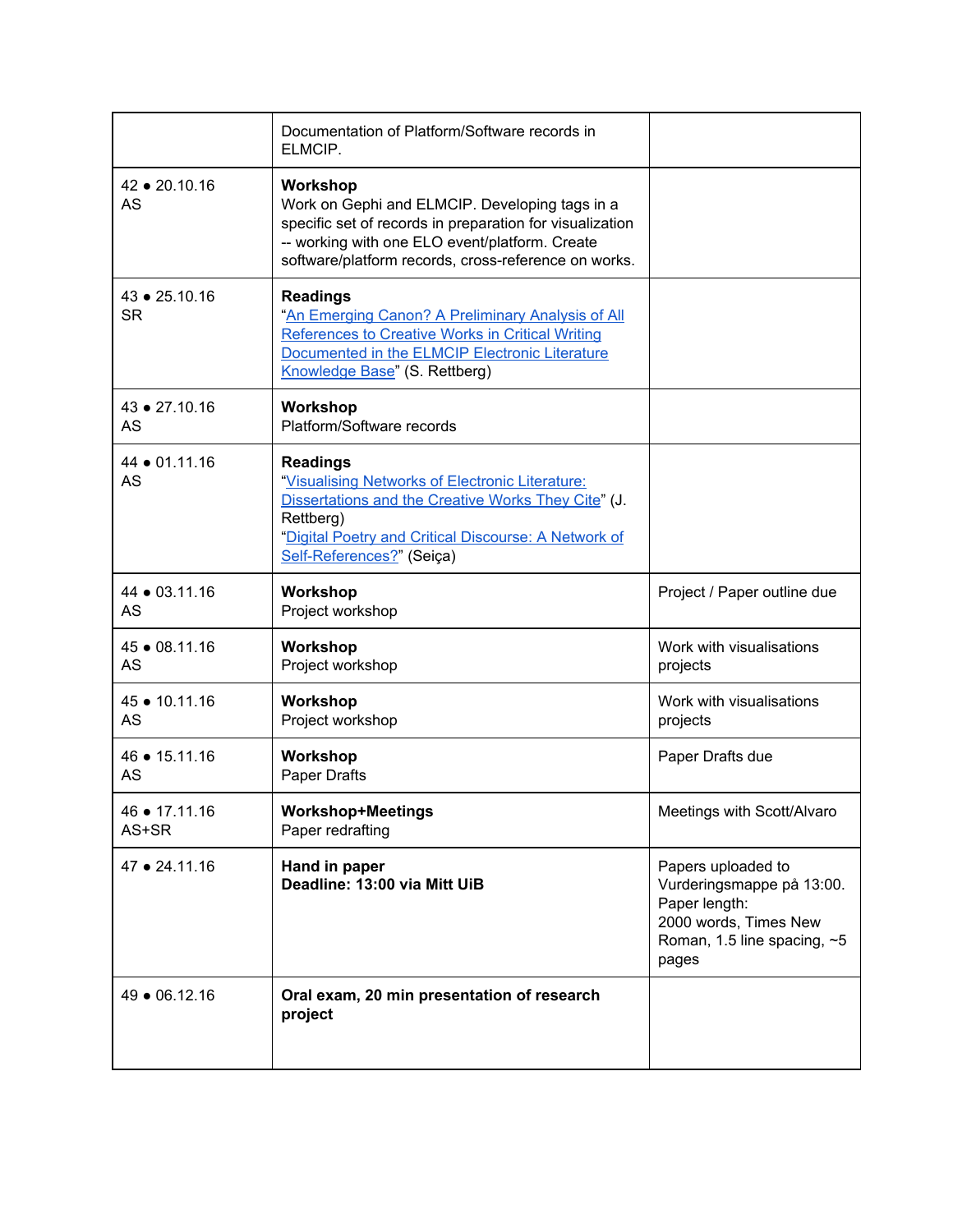# **Course structure**

## **¤ Selected readings**

What are the digital humanities (DH), and where does this project fit within this context? Students shall formulate questions from individual readings; situate the theoretical concepts.

# **¤ Platform introduction**

What is ELMCIP? What is the Electronic Literature Knowledge Base as a platform?

# **¤ System and technology introduction**

Drupal, the system/platform, is an open source CMS (Content Management System); the setup of the Knowledge Base, important features and functionality.

# **¤ Platform studies**

Theory and practice on platforms, and the Platform & Software content type.

# **¤ Visualizing the database**

Visualization strategies and techniques. Graph visualization software: [Gephi](https://gephi.org/)

# **¤ Collective practical projects**

The practical projects will be centered around:

1. Recording recent conferences [\(ELO Conference 2016\)](http://elo2016.com/), exhibitions ([Electronic Literature: A Matter of Bits,](https://digitalstudies.camden.rutgers.edu/electronic-literature-a-matter-of-bits/) [No Legacy\)](http://nolegacy.berkeley.edu/) publications ([ELC 3](http://collection.eliterature.org/)), and relevant journals.

We work with tags and anthology in relation to recent activities in the field, and in relation to the the notion of technicity in form of the new content type: Platform.

2. Platform specific work

Open source works How platform effect genre Platform and location Platform field specification

### **¤ Research paper based on practical project**

What conceptual issues are coming out of the task (practical project)?

eg. the project's scope, platform and aesthetics, platform and politics, etc.

Identify and work around an individual research question to produce an analytical exam paper (and oral presentation).

### **Learning Outcomes**

After completing the course, students will have:

- an overview of current debates and concepts in the digital humanities, and familiarity with a selection of digital humanities projects
- a basic understanding of a Drupal database
- experience of teamwork and of working on an international collaborative research project

After completing the course, students will be able to: